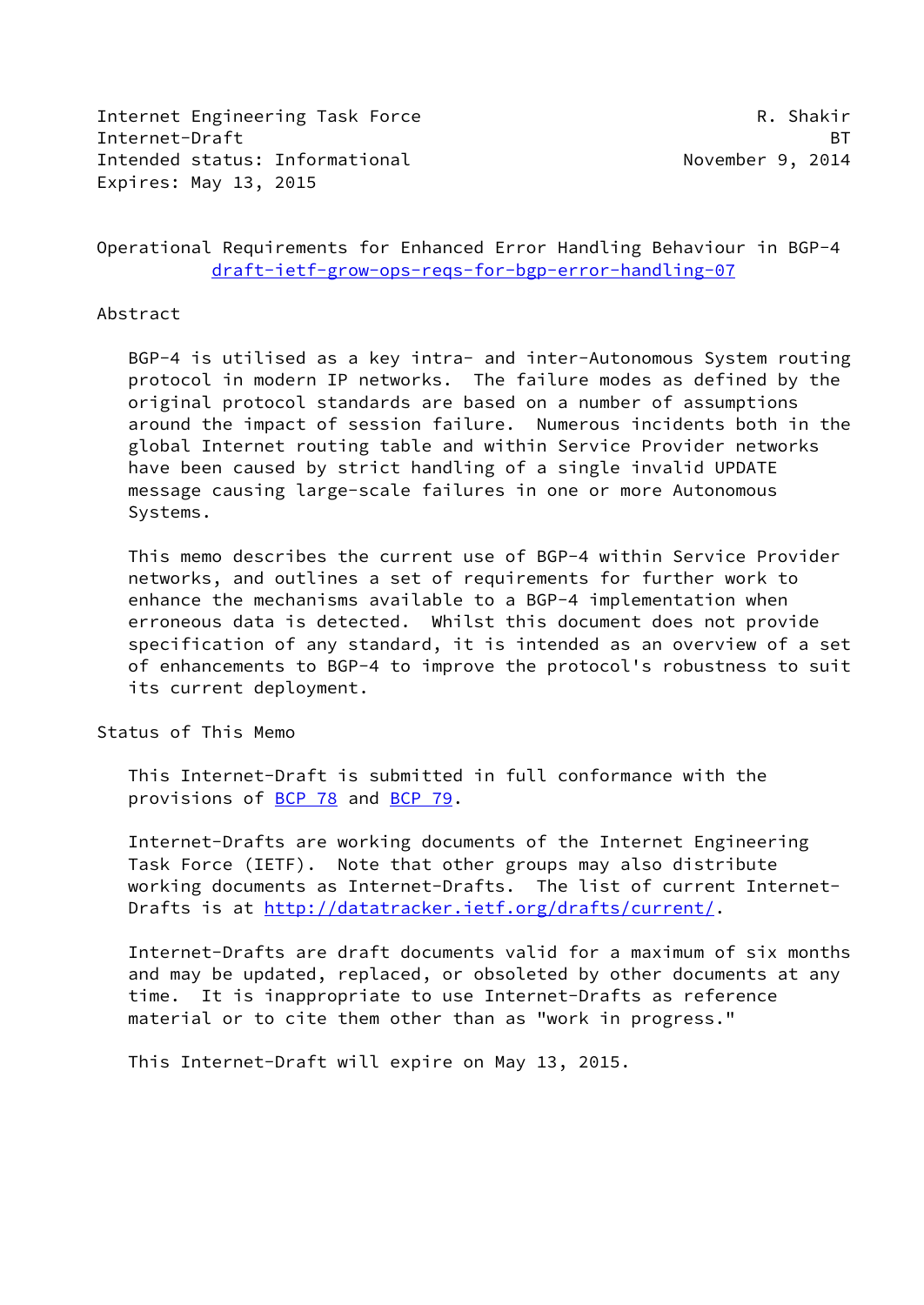<span id="page-1-1"></span>Internet-Draft Requirements for BGP Error Handling November 2014

### Copyright Notice

 Copyright (c) 2014 IETF Trust and the persons identified as the document authors. All rights reserved.

This document is subject to **[BCP 78](https://datatracker.ietf.org/doc/pdf/bcp78)** and the IETF Trust's Legal Provisions Relating to IETF Documents [\(http://trustee.ietf.org/license-info](http://trustee.ietf.org/license-info)) in effect on the date of publication of this document. Please review these documents

 carefully, as they describe your rights and restrictions with respect to this document. Code Components extracted from this document must include Simplified BSD License text as described in Section 4.e of the Trust Legal Provisions and are provided without warranty as described in the Simplified BSD License.

# Table of Contents

<span id="page-1-0"></span>

| $\perp$ .                                                   | $\overline{2}$  |
|-------------------------------------------------------------|-----------------|
| 2.                                                          |                 |
| Role of BGP-4 in Service Provider Networks<br>2.1.          | $\frac{3}{3}$   |
| Service Requirements for Amended BGP Error Handling<br>2.2. | $\overline{4}$  |
| $\frac{3}{2}$ . Classes of Errors within UPDATE Messages    | 6               |
| Characteristics of Session Scope Errors<br>3.1.             |                 |
| Characteristics of Message Scope Errors<br>3.2.             | $\frac{6}{7}$   |
| Characteristics of Attribute Scope Errors<br>3.3.           | $\overline{1}$  |
| Avoiding Session Scope Errors<br>3.4.                       | $\overline{1}$  |
| $3.5$ . Future Attributes introduced to BGP                 | $\underline{8}$ |
| $\underline{4}$ . Error Handling for Non-Critical Errors    | $\underline{8}$ |
| $4.1$ . NLRI-level Error Handling Requirements              | $\overline{8}$  |
| 4.1.1. Notifying the Remote Peer of Non-Critical Errors     | 9               |
| 4.2. Recovering RIB Consistency following NLRI-level Error  |                 |
|                                                             | 10              |
| $\overline{5}$ . Error Handling for Critical Errors         | 10              |
| $5.1$ . Long-Lived Critical Errors                          | 11              |
| 6.                                                          | 12              |
| $\mathbf{I}$ .                                              | 12              |
| 8.                                                          | 12              |
| 9.                                                          | 13              |
| 9.1. Normative References                                   | 13              |
| 9.2. Informational References                               | 13              |
| Author's Address                                            | 14              |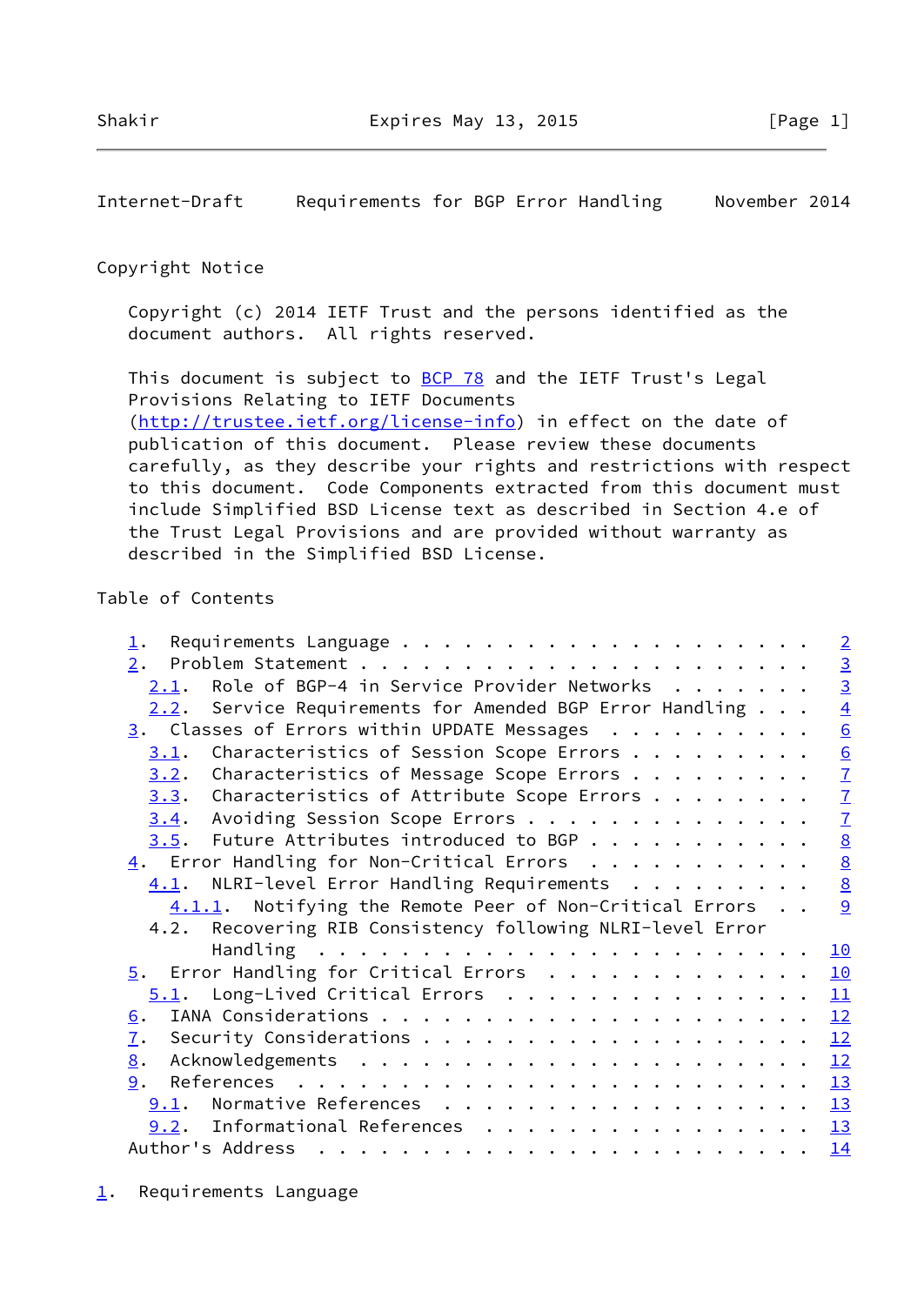The key words "MUST", "MUST NOT", "REQUIRED", "SHALL", "SHALL NOT", "SHOULD", "SHOULD NOT", "RECOMMENDED", "MAY", and "OPTIONAL" in this document are to be interpreted as described in [RFC 2119 \[RFC2119](https://datatracker.ietf.org/doc/pdf/rfc2119)].

Shakir **Expires May 13, 2015** [Page 2]

<span id="page-2-1"></span>Internet-Draft Requirements for BGP Error Handling November 2014

<span id="page-2-0"></span>[2](#page-2-0). Problem Statement

 BGP has developed into a key intra- and inter-domain routing protocol, deployed within both the Internet and private networks. The changing deployments of the protocol have resulted in increased demand for robustness of the routing system - with the error handling behaviour defined in [\[RFC4271](https://datatracker.ietf.org/doc/pdf/rfc4271)] having been shown to have caused numerous incidents within live network deployments. This document intends to provide an overview of the current deployment cases for BGP-4, and define a set of requirements (from the perspective of a network operator) for enhancing error handling within the protocol.

<span id="page-2-2"></span>[2.1](#page-2-2). Role of BGP-4 in Service Provider Networks

 BGP was designed as an inter-autonomous system (AS) routing protocol. Many of the error handling mechanisms within the protocol are defined in order to be guarantee consistency and correctness of information between two neighbouring speakers. The assumption is made that each AS operates with many adjacencies, each propagating a relatively small amount of routing information. Through focusing on information consistency, the protocol specification prefers failure of an individual routing adjacency to maintaining reachability to all NLRI propagated through a particular neighbour, with the expectation that alternate, less direct, paths can be selected where a failure occurs. These assumptions resulted in the specification made in [\[RFC4271](https://datatracker.ietf.org/doc/pdf/rfc4271)] whereby the receipt of an erroneous UPDATE message is reacted to by sending a NOTIFICATION message, and tearing down the adjacency with the remote speaker from whom the error was observed.

 BGP's deployments have evolved with the growth of IP-based services. Historically, a network would deploy an interior gateway protocol (IGP) to carry infrastructure and customer routes, and utilise an external gateway protocol (EGP) such as BGP to propagate routes to other autonomous systems. However, within modern deployments to ensure route convergence within an AS is within acceptable time bounds the amount of information within the IGP has been minimised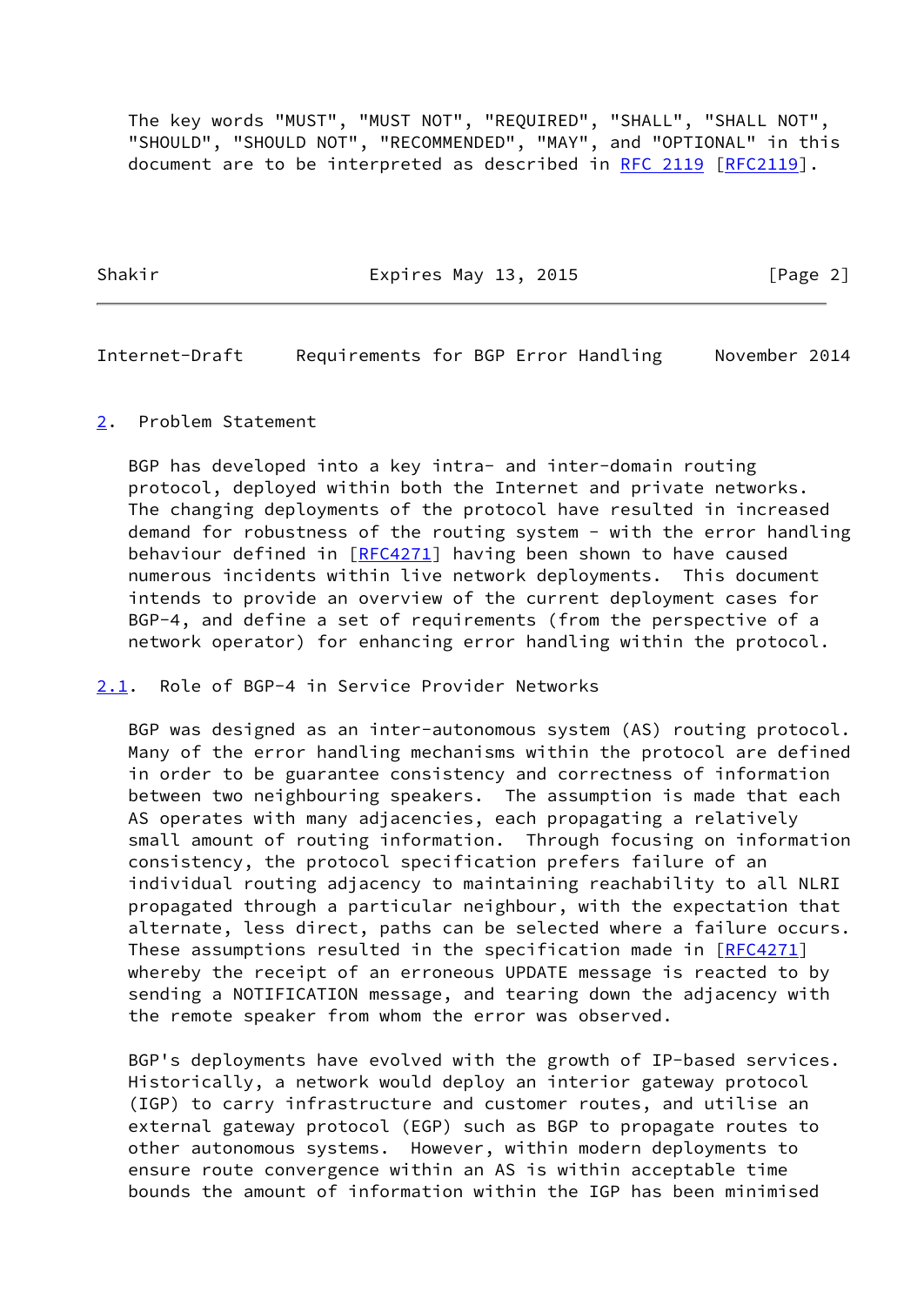(typically to only infrastructure routes). iBGP is then utilised to carry both internal, customer and external routes within an AS. As such, this has resulted in BGP having become an IGP, with traditional IGPs providing only reachability between nodes within the AS for packet forwarding, and to establish iBGP sessions. This change in role within the overall architecture of an AS has resulted in an increased robustness requirement for BGP, with the expectation of a similar level of robustness to that of an IGP being set. The loss of an iBGP session can result in significant levels of unreachability internally to an AS, especially since there are typically limited (when compared to the Internet) signalling and forwarding paths available.

Shakir **Expires May 13, 2015** Expires May 13, 2015

<span id="page-3-0"></span>Internet-Draft Requirements for BGP Error Handling November 2014

 The volume and nature of the information carried within BGP has also changed - it has become the ubiquitous means through which service information can be propagated between devices. For instance, being utilised to carry IP/MPLS service information such as Layer 3 IP VPN routes [\[RFC4364](https://datatracker.ietf.org/doc/pdf/rfc4364)] , and Layer 2 Virtual Private LAN Service device membership [[RFC4761\]](https://datatracker.ietf.org/doc/pdf/rfc4761). Since these extensions to the protocol allow signalling of multiple services (represented by address families within BGP), and multiple customer topologies (i.e., subsets of routes within each address family) via the BGP protocol, the impact of session failure is increased. The tear down of a single BGP session can result in a complete outage to all customer services signalled via the session, even where the triggering event is related to only one service or topology being carried.

 In addition, there has been significant growth in the volume of routing information carried in BGP. In numerous networks, the RIB size of individual BGP speakers can be of the order of millions of paths. Particularly large volumes are observed at BGP speakers performing aggregation and border roles (such as ASBR, or route reflector hierarchies). This increased volume of routes results not only in a significant number of services being impacted during a protocol failure, but also increases the time to recovery after re establishing a BGP session. The time taken to learn, compute and distribute new paths increases the impact of failures on services carried by the network - adding further weight to the requirement to avoid failures, or limit the extent of their impact. Particularly, the impact of individual session failures is increased due to the existence of a relatively small number of highly-critical BGP sessions within Internet and multi-service network deployments.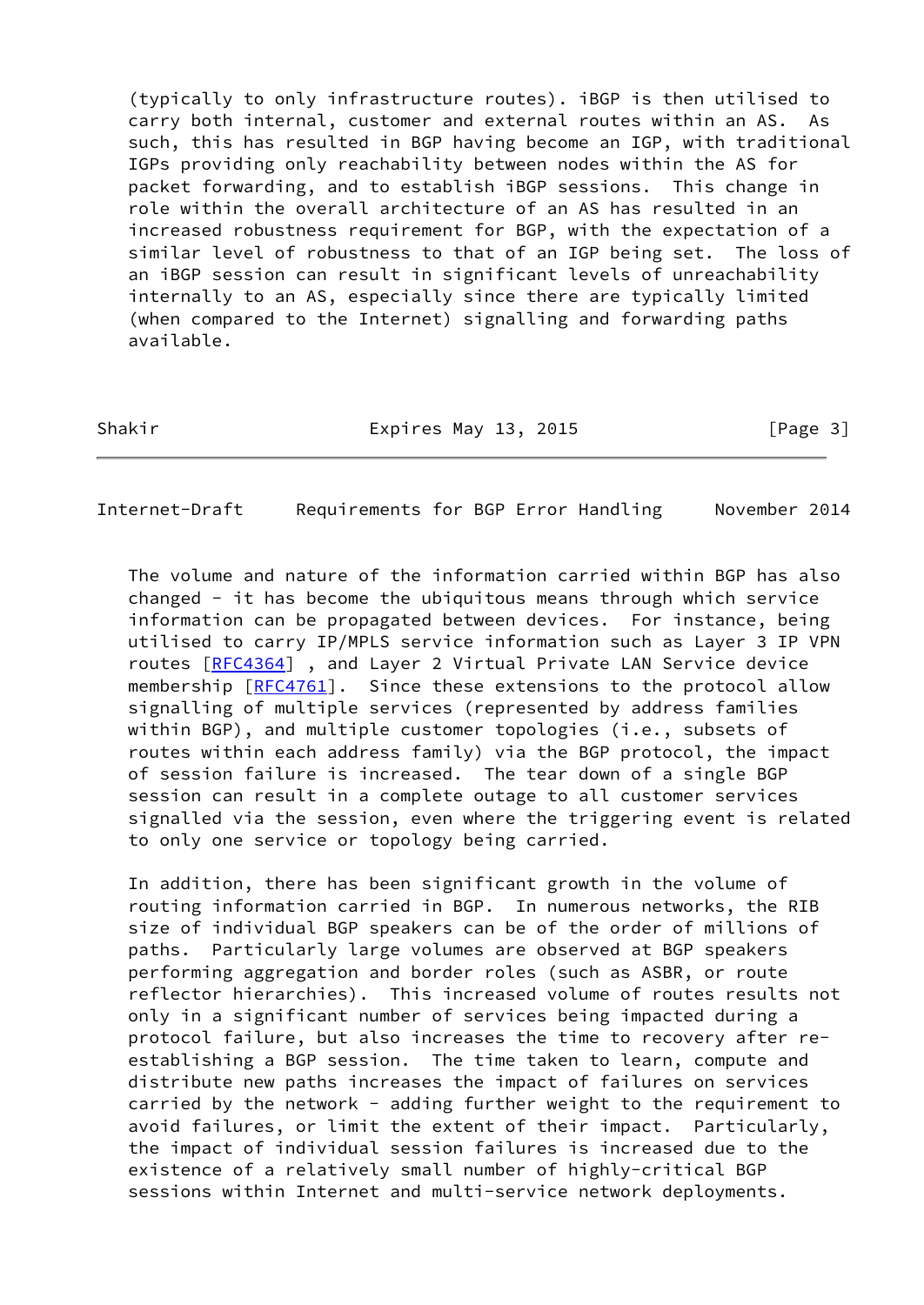These sessions propagate a high-proportion of the reachability information - for instance, providing an Internet AS with the global routing table from upstream providers, or providing IP/MPLS Provider Edge devices adjacency with route reflector hierarchy providing signalling for elements of services connected elsewhere within the routing domain. In both cases, the failure of these sessions can result in a significant outage to customer services.

<span id="page-4-0"></span>[2.2](#page-4-0). Service Requirements for Amended BGP Error Handling

 Alongside the infrastructure requirements outlined above, service provider customer requirements continue to evolve. In particular, there are increasing requirements for robustness and fault isolation based on:

 o The increasing reliance on public IP service instead of private networks - resulting is requirements for greater availability of Internet services. The diversity of autonomous systems has resulted in individual BGP sessions within the Internet carrying

Shakir **Expires May 13, 2015** [Page 4]

Internet-Draft Requirements for BGP Error Handling November 2014

 more routing information (e.g., IP transit, or large peering interconnections), which is originated from more individual networks - increasing both the impact of an individual session failure, and the number of different sources of error which can lead to its failure. To meet the requirement of high-availability Internet services, it is therefore an expectation that the error handling behaviour MUST affect only the those routes, or autonomous systems, that are are impacted by the erroneous messages, rather than all routes received by a particular session, such that the maximum service availability is maintained.

 o The requirement to support multiple services. In multi-service environments such as those that support L3VPNs, multiple customer VPNs are isolated from one another, and from other IP environments (such as the Internet). There is an expectation from a service perspective therefore that the customer service is within its own fault domain (even when carried via a shared set of signalling), hence an error on routes or BGP messages related to one VPN SHOULD NOT negatively impact other VPNs. Further to this, an error relating to another service (i.e., another address family, such as Internet or L2VPN services) SHOULD NOT impact the availability of the VPN service. Both of these principles of fault separation are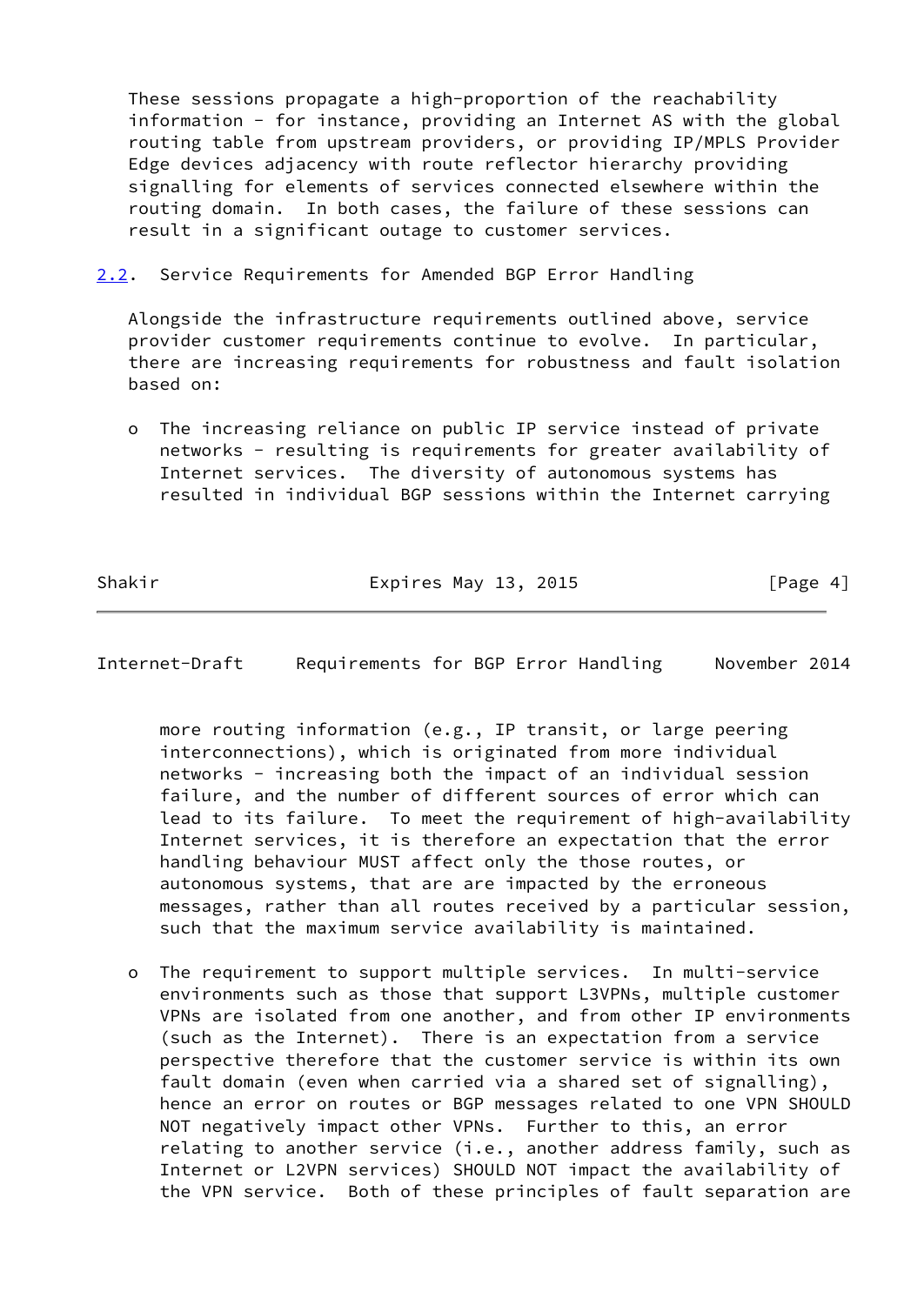required in order to support multiple services and segregated customer infrastructures over a common network infrastructure whilst meeting the availability required of them.

 It should be noted that the requirements for fault isolation and high-availability do not imply that routing information that is potentially erroneous (through being carried in an UPDATE message that cannot be parsed for example) is always maintained despite questions as to its integrity, particularly as such routing information may result in leakage between services - but merely that there is a requirement to reconsider the balance between protocol correctness, and robustness.

 In addition to these service requirements, an increasing requirement to minimise the time taken to recover from incidents exists. In some cases, this may require an operator to compromise on correctness in order to maintain integrity of a subset of routing information or services. To meet this requirement, mechanisms allowing an operator to ignore all errors or maintain "known good" routing information MAY be required. The implementation of such mechanisms is a business consideration of the service provider in question, and MUST consider the balance between the risk of incorrectness and the overall impact to a network platform. Such mechanisms are particularly of use where lack of routing information violates an operator's policies (e.g., filtering rules distributed via BGP FlowSpec are no longer installed), or fault isolation requires significant external liaison

| [Page 5] |
|----------|
|          |

<span id="page-5-1"></span>Internet-Draft Requirements for BGP Error Handling November 2014

 (such as contacting a third-party autonomous system to amend or filter route announcement).

<span id="page-5-0"></span>[3](#page-5-0). Classes of Errors within UPDATE Messages

 To meet the requirement to provide more targeted error handling, errors are therefore classified into the following scopes:

- o Attribute Scope in this case, an error can be localised to a particular attribute within the message. For instance, such errors may occur when invalid flags are set within an individual attribute within a message, which is otherwise well-formed.
- o Message Scope errors resulting in the inability to parse a single UPDATE message, but not affecting the ability of an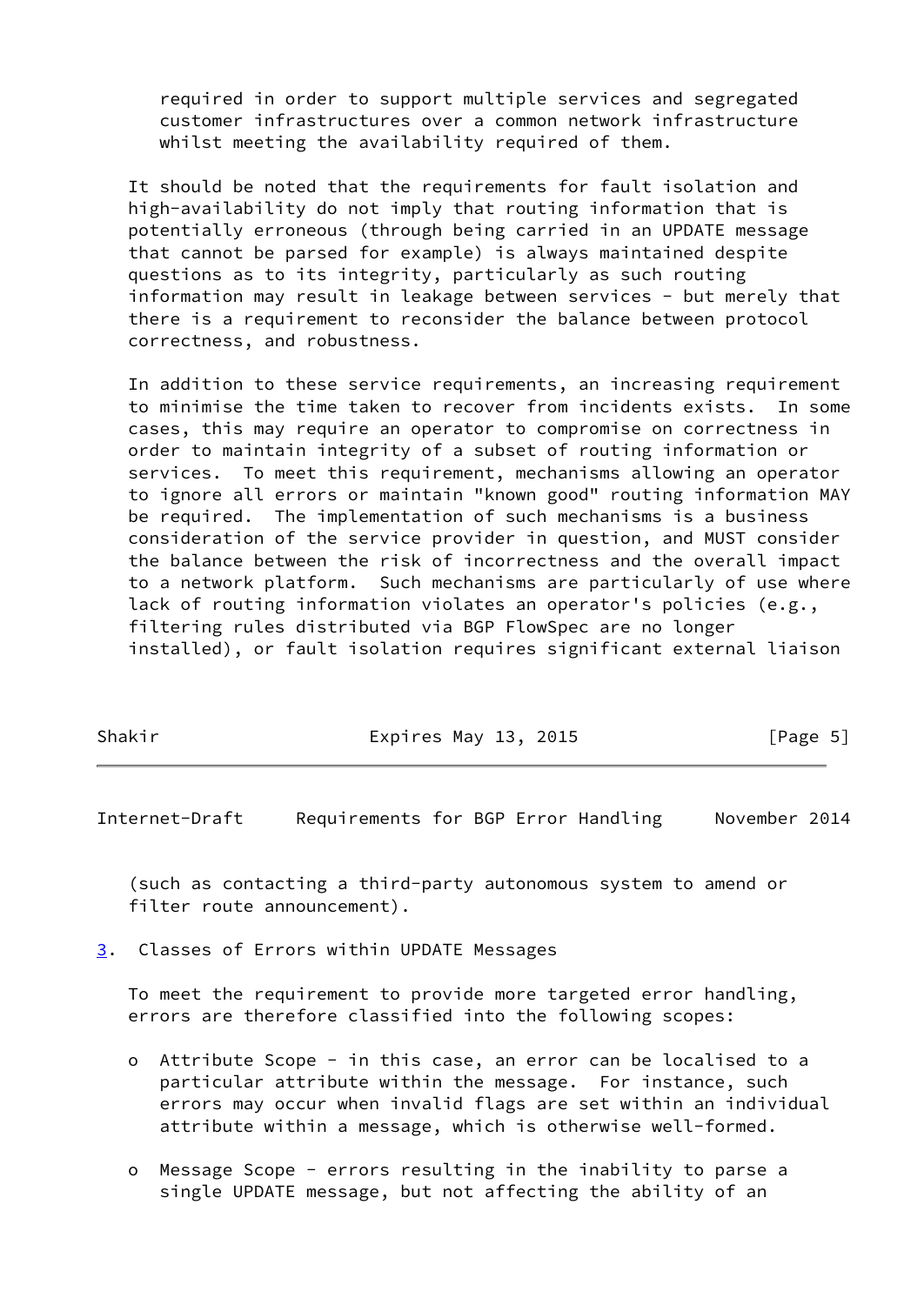implementation to parse subsequent BGP messages. For instance, where the overall length of an UPDATE message is correct, but the length of a single attribute contained within it is erroneously specified.

 o Session Scope - where errors occur such that an error in an UPDATE message results in the inability to the parse subsequent messages. In this case, attribute length errors may result in the inability for a BGP implementation to locate the bounds of an UPDATE, and hence the subsequent message from a peer.

 For session-scope errors, the error handling approach implemented MUST conform with the requirements described in [Section 5](#page-10-1) of this document (generically referred to as "Critical" error handling mechanisms). Session-scope errors requiring Critical error handling MUST be the only case whereby the impact of error handling mechanisms should be allowed to impact entire BGP sessions between two BGP speakers.

 For message- and attribute-level errors, "Non-Critical" error handling mechanisms SHOULD be used, which MUST meet the specification described in [Section 4](#page-8-1). In the case of attribute-scope errors, a BGP speaker MUST limit the impact of error-handling mechanisms to the NLRI carried within the message, and MAY (where applicable) limit to the scope of error handling to the individual attribute. Where a message-scope error occurs, a BGP speaker MUST limit the impact of error handling to the NLRI contained within the affected UPDATE.

<span id="page-6-0"></span>[3.1](#page-6-0). Characteristics of Session Scope Errors

 Based on analysis of existing BGP implementations, and incidents within the Internet and private network routing tables, it is expected that errors with a session level scope are restricted to:

| Shakir | Expires May 13, 2015 | [Page 6] |  |
|--------|----------------------|----------|--|
|        |                      |          |  |

<span id="page-6-1"></span>Internet-Draft Requirements for BGP Error Handling November 2014

- o UPDATE Message Length errors where the specified UPDATE message length is inconsistent with the sum of the Total Path Attribute and Withdrawn Routes length. These errors relate to message packing or framing, and result in cases whereby the NLRI attribute cannot be correctly extracted from the message.
- o Errors parsing the NLRI attribute of an UPDATE message where the contents of the IPv4 Unicast Advertised or Withdrawn Routes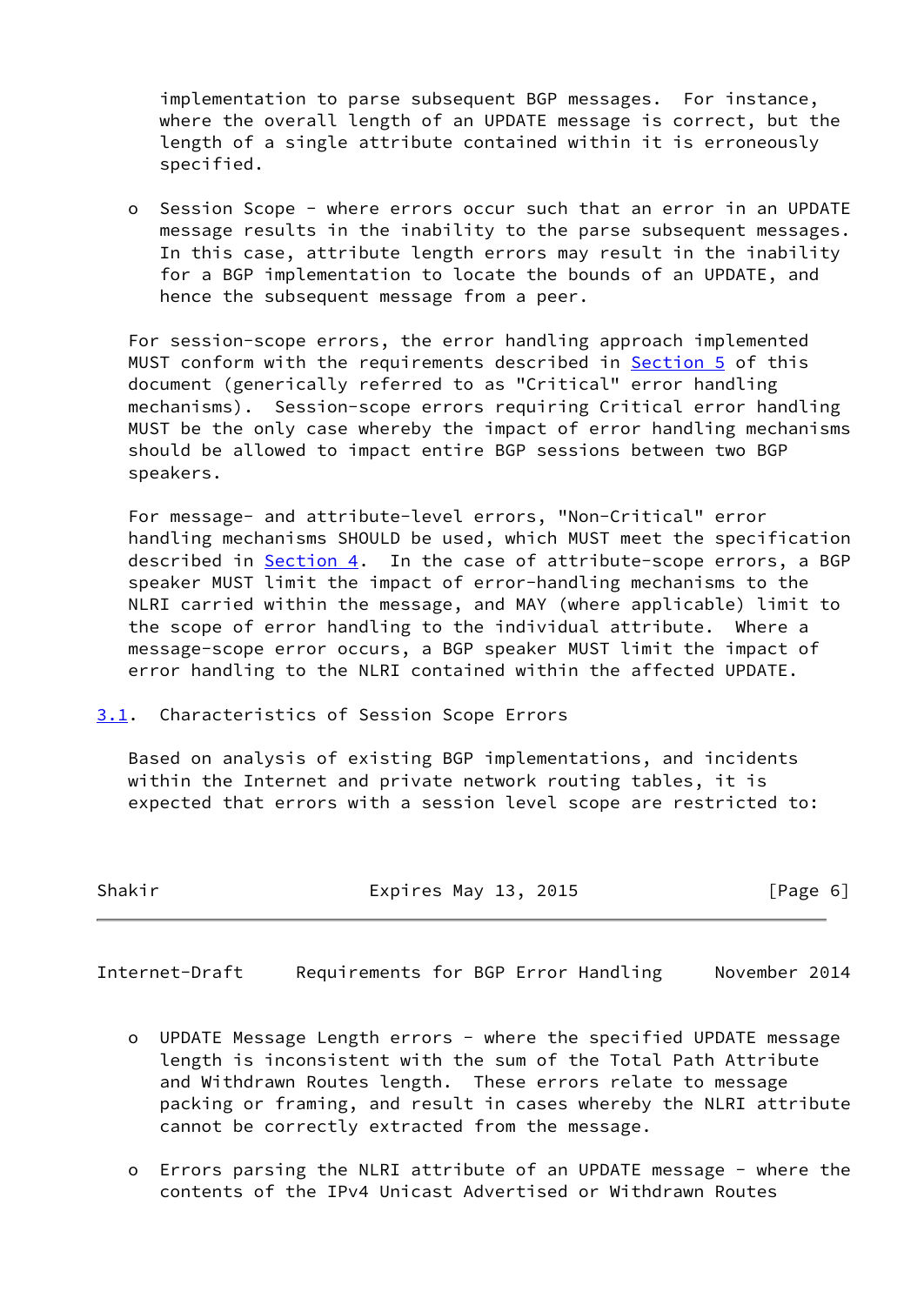attributes, or multi-protocol BGP NLRI attributes (MP\_REACH\_NLRI and/or MP\_UNREACH\_NLRI as defined in [\[RFC2858](https://datatracker.ietf.org/doc/pdf/rfc2858)]), cannot be successfully parsed.

<span id="page-7-0"></span>[3.2](#page-7-0). Characteristics of Message Scope Errors

 Message scope errors are restricted to those whereby erroneous encoding results in the ability to parse and determine the NLRI carried by the message - but the carried attributes are invalid. These errors (based on existing attributes) are limited to:

- o Errors where the length of all path attributes contained within the UPDATE does not correspond to the total path attribute length.
- o UPDATE messages missing mandatory attributes, unrecognised non optional attributes, or those that contain duplicate or invalid attributes (be they unsupported, or unexpected).
- o Those messages where the NEXT\_HOP, the MP\_REACH\_NLRI next-hop values are missing, zero-length, or invalid for the relevant address family.
- <span id="page-7-1"></span>[3.3](#page-7-1). Characteristics of Attribute Scope Errors

 Attribute scope errors are defined to be those that relate to an individual attribute (not related to the NLRI) carried by an UPDATE message. Particularly, where:

- o Zero- or invalid-length errors in path attributes, excluding those containing NLRI.
- o Invalid data or flags are contained in a path attribute that does not relate to the NLRI.
- <span id="page-7-2"></span>[3.4](#page-7-2). Avoiding Session Scope Errors

 In order to maximise the number of cases whereby the NLRI attributes can be reliably extracted from a received message, where a BGP speaker supports multi-protocol extensions, the MP\_REACH\_NLRI and MP\_UNREACH\_NLRI attributes SHOULD be utilised for all address

| Shakir | Expires May 13, 2015 | [Page 7] |
|--------|----------------------|----------|
|        |                      |          |

<span id="page-7-3"></span>Internet-Draft Requirements for BGP Error Handling November 2014

families (including IPv4 Unicast) and these attributes should be the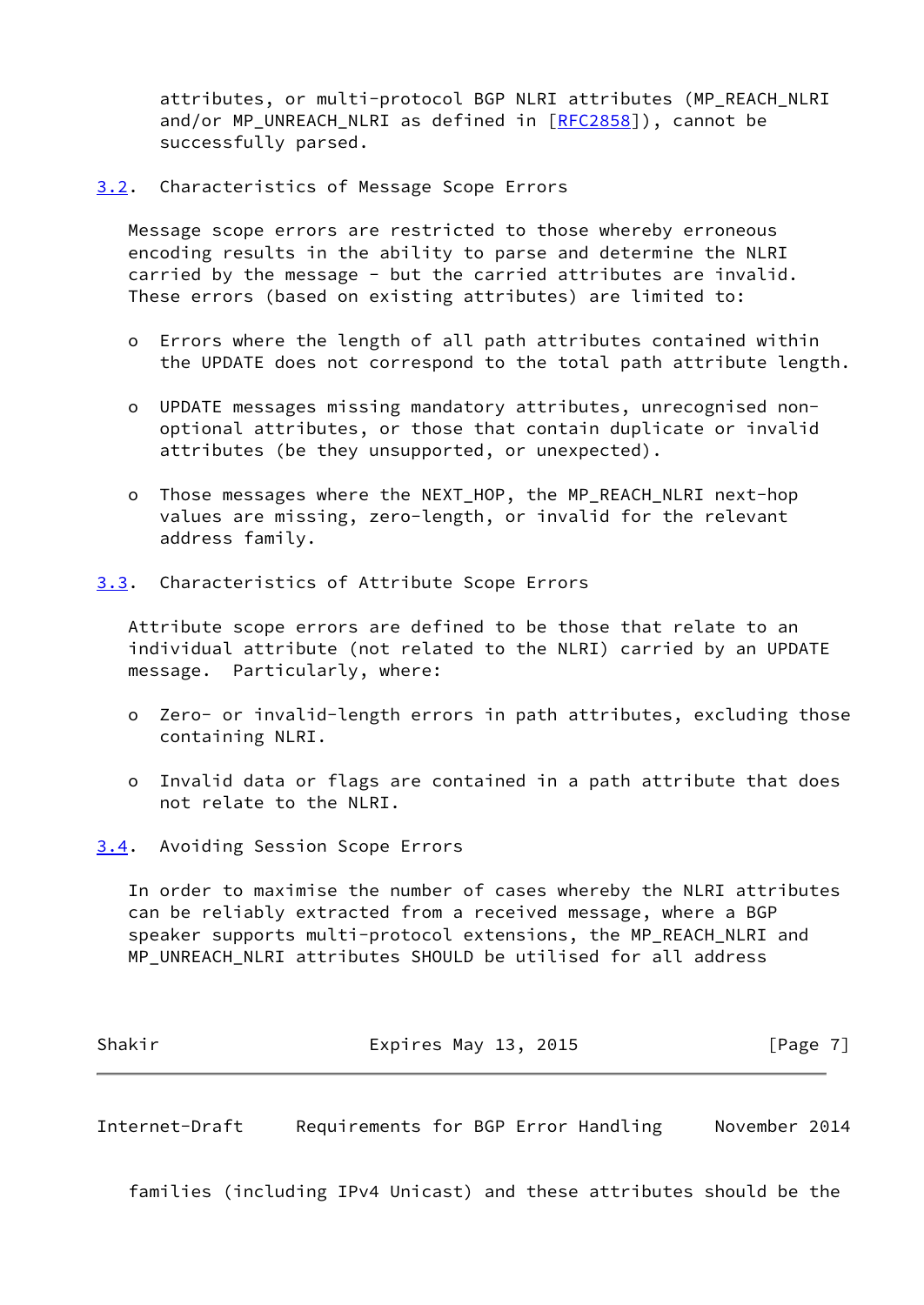first attribute contained within the UPDATE message. For these Non- Critical errors, the NLRI-targeted error handling requirements described in [Section 4](#page-8-1) should be followed.

# <span id="page-8-0"></span>[3.5](#page-8-0). Future Attributes introduced to BGP

 Where attributes are introduced by future extensions to the BGP protocol error handling behaviour SHOULD be assumed to be be at a message- or attribute-scope, unless otherwise specified within the per-extension memo, or the attribute relates directly to carrying NLRI. It is recommended that authors of future BGP extensions SHOULD specify the error handling behaviour required on a per-attribute error basis.

- <span id="page-8-1"></span>[4](#page-8-1). Error Handling for Non-Critical Errors
- <span id="page-8-2"></span>[4.1](#page-8-2). NLRI-level Error Handling Requirements

 When a Non-Critical error is detected within an UPDATE message a BGP speaker MUST NOT send a NOTIFICATION message to the remote neighbour. Instead, the NLRI contained within the message SHOULD be considered as being withdrawn by the neighbour (referred to as treat-as withdraw), until they are updated by a subsequent UPDATE message. Where defined is acceptable by the relevant memo, for the specific case of attribute-scope errors, the erroneous attribute MAY be discarded by an implementation. This attribute-discard approach MUST only be used for attributes that do not impact best-path selection within an implementation. An operator SHOULD consider the impact of implementing policies considering such attributes as part of the route selection algorithm, such that operator configuration does not result in unexpected consequences should such an attribute be discarded.

 Network operators SHOULD recognise that where treat-as-withdraw behaviour is implemented black-holing or looping of traffic may occur in the period between the NLRI being treated as withdrawn, and subsequent updates, dependent upon the routing topology. It SHOULD be noted that such periods of RIB inconsistency (where one speaker has advertised a prefix, which has had treat-as-withdraw applied to it by the receiving speaker) may be relatively long lived, based on situations such as an erroneous implementation at the receiver, or the error occurring within an optional-transitive attribute not examined by the direct neighbour. In order to allow operators to select sessions on which this risk of inconsistency is acceptable, an implementation SHOULD provide means by which Non-Critical error handling can be disabled on a per-session basis.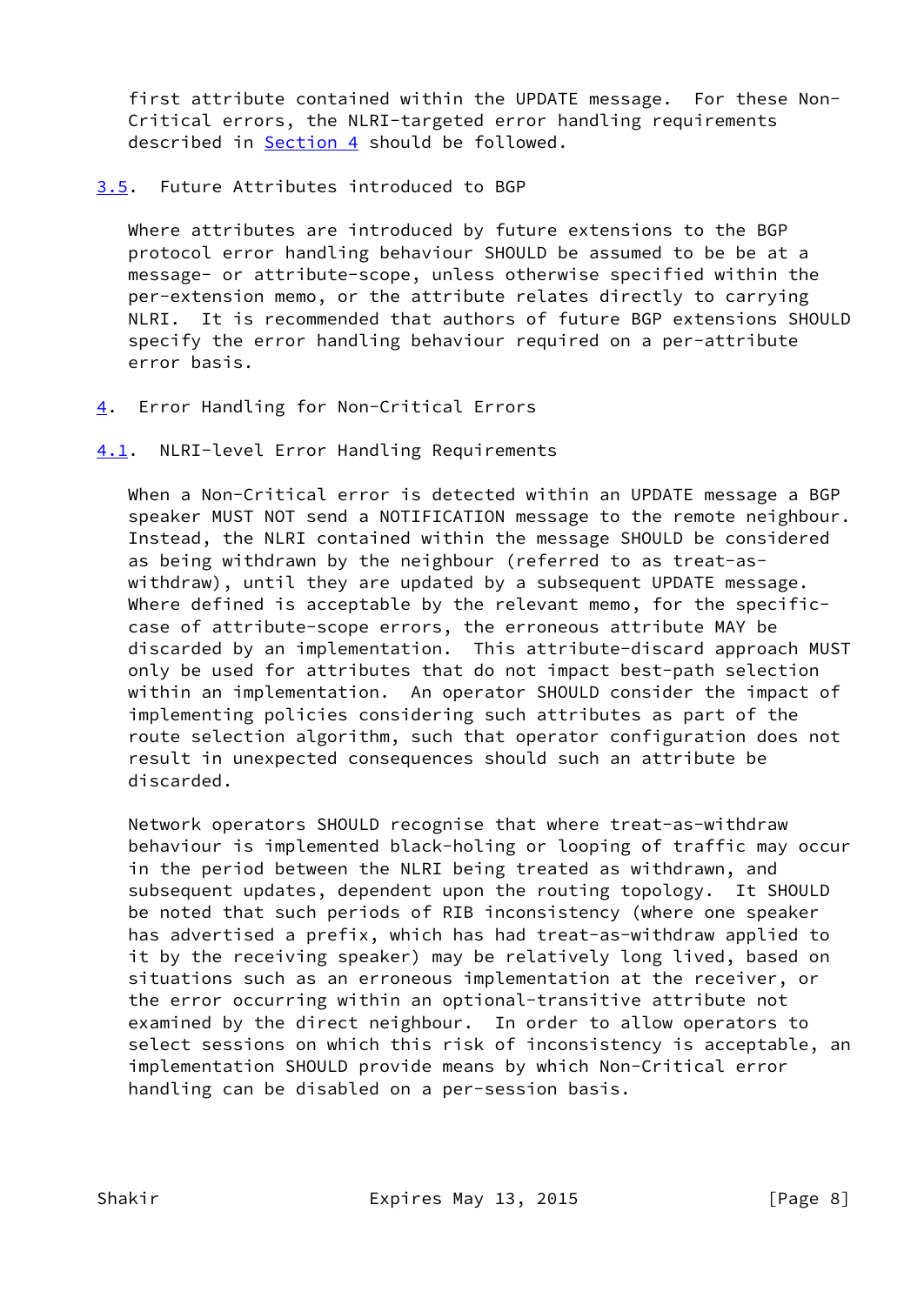<span id="page-9-1"></span>Internet-Draft Requirements for BGP Error Handling November 2014

 Since the Non-Critical error handling required within this section results in no NOTIFICATION message being transmitted, the fact that an error has occurred, and there may be inconsistency between the local and remote BGP speaker MUST be flagged to the network operator through standard operational interfaces (e.g., SNMP, syslog). The information highlighted MUST include the NLRI identified to be contained within the error message, and SHOULD contain a exact copy of the received message for further analysis.

<span id="page-9-0"></span>[4.1.1](#page-9-0). Notifying the Remote Peer of Non-Critical Errors

 In order that the operator of the BGP speaker from whom an erroneous UPDATE message has been advertised is aware of the fact that some NLRI advertised to the remote speaker have been considered invalid, a BGP speaker SHOULD support mechanisms to report the occurrence of Non-Critical error handling to the remote speaker. The receiving speaker SHOULD transmit the NLRI contained within the erroneous message to the advertising speaker. An exact copy of the received UPDATE message SHOULD also be sent.

 The exchange of such information related to events occurring as a result of BGP messages is not currently supported by any extension to the protocol. Clearly, where the two speakers reside within the same administrative domain, shared logging information can be utilised to identify the root cause of errors. However, in many cases these devices reside within separate administrative domains (e.g., are ASBRs for Internet or private networks). In this case, mechanisms allowing transmission in-band to the BGP session SHOULD be utilised (e.g., the OPERATIONAL message described in

[\[I-D.ietf-idr-operational-message](#page-15-0)]). Such an in-band channel is preferred based on the BGP session representing a pre-established trusted source which is related to a specific BGP-speaking device within a network. It is expected that the overall system scalability of a BGP speaker is improved through utilising the existing channel, rather than incurring overhead for maintaining many additional sessions for relatively infrequent messaging events when errors occur. However, the extensions providing such a channel MUST consider their impact to base BGP protocol functions such as the transmission of UPDATE or KEEPALIVE messages, and SHOULD limit the volume of messaging to direct reactions to Non-Critical errors occurring. These considerations SHOULD be made in order to ensure that no compromise is made to the security, scalability and robustness of BGP. Where additional BGP monitoring information that is not suitable to be carried in-band is required, out-of-band mechanisms such as the BMP protocol described in  $[I-D.ietf-grow-bmp]$ could be utilised to provide further information relating to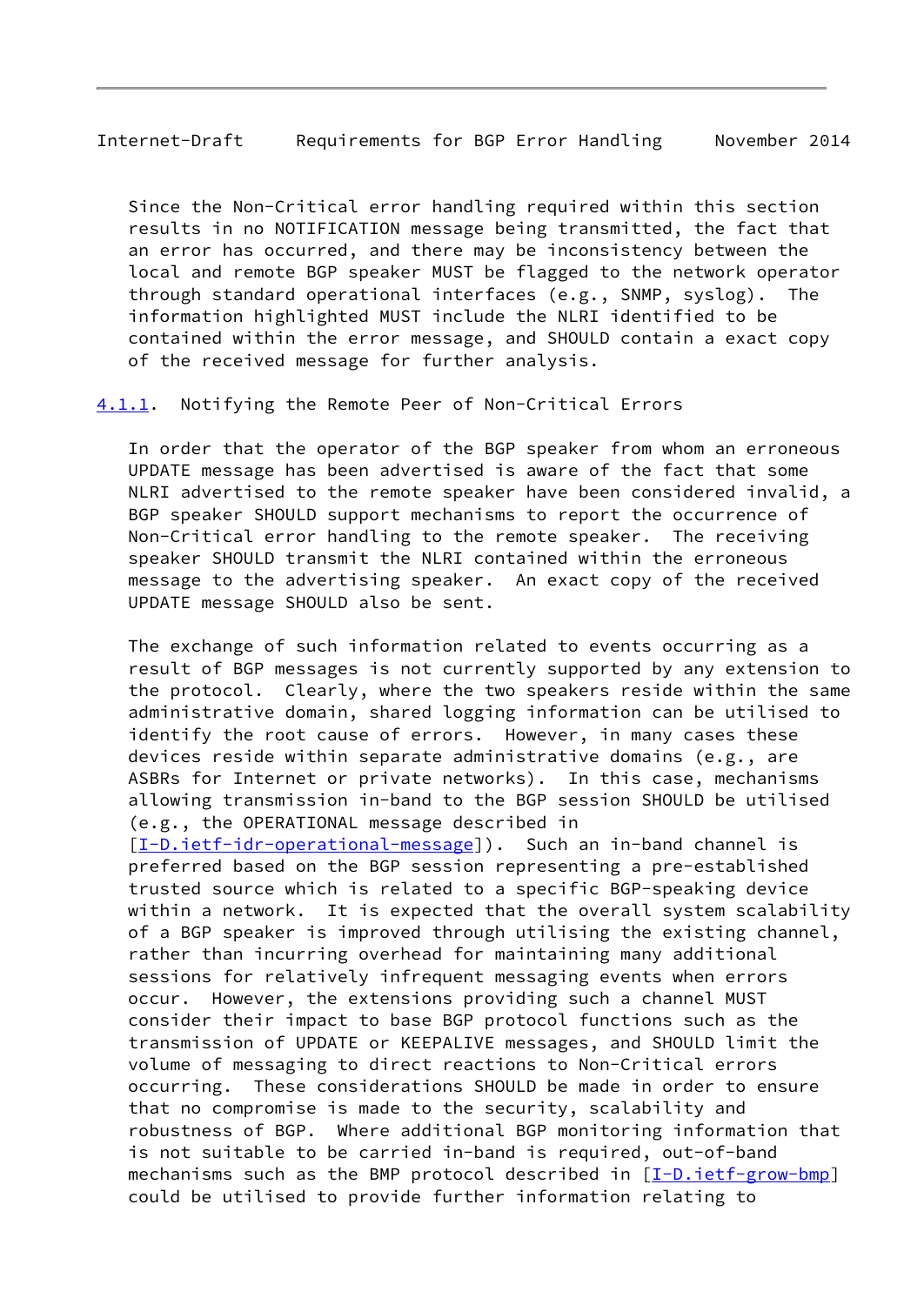# Shakir **Expires May 13, 2015** [Page 9]

<span id="page-10-0"></span>Internet-Draft Requirements for BGP Error Handling November 2014

<span id="page-10-2"></span>[4.2](#page-10-2). Recovering RIB Consistency following NLRI-level Error Handling

 In order to recover consistency of Adj-RIBs following Non-Critical error handling, a means by which a validation and recovery of consistency can be achieved SHOULD be provided to an operator. This functionality MAY be provided through extension of the ROUTE-REFRESH [\[RFC2918](https://datatracker.ietf.org/doc/pdf/rfc2918)] mechanism - providing means to identify the beginning and end of a replay of the entire Adj-RIB-Out of the advertising speaker (as per the suggestion in [[I-D.ietf-idr-bgp-enhanced-route-refresh](#page-14-3)]).

 As Non-Critical error handling is localised to the NLRI contained within the erroneous UPDATE message, a targeted recovery mechanism MAY be provided allowing a speaker to request re-advertisement of a particular subset of the Adj-RIB-Out. Where such targeted refresh functions are available, they SHOULD be preferred to mechanisms requesting re-advertisement of the whole Adj-RIB-Out based on their more limited use of CPU and network resources.

 A BGP speaker may automatically trigger recovery mechanisms such as those described in this section following the receipt of an erroneous UPDATE message identified as Non-Critical to expedite recovery. It SHOULD be noted that if automatic recovery mechanisms trigger only re-advertisement of an identical erroneous message, they may be ineffective. Additionally, where the best-path to be advertised by remote speaker changes, this will be advertised directly, without a requirement for a request from the receiver. However, in some cases, RIB consistency recovery mechanisms may prompt alternate UPDATE message packing, and hence allow quicker recovery. Where such automatic mechanisms are implemented, those focused on smaller sets of NLRI SHOULD be preferred over those requesting the entire RIB. In addition, such mechanisms SHOULD have dampening mechanisms to ensure that their impact to computational and network resources is limited.

<span id="page-10-1"></span>[5](#page-10-1). Error Handling for Critical Errors

 Critical error handling MUST be used where session-scope errors occur. In such cases, a NOTIFICATION message MUST be sent to the remote peer. In order to limit the impact to network operation, during such events the mechanisms applied MUST allow for the paths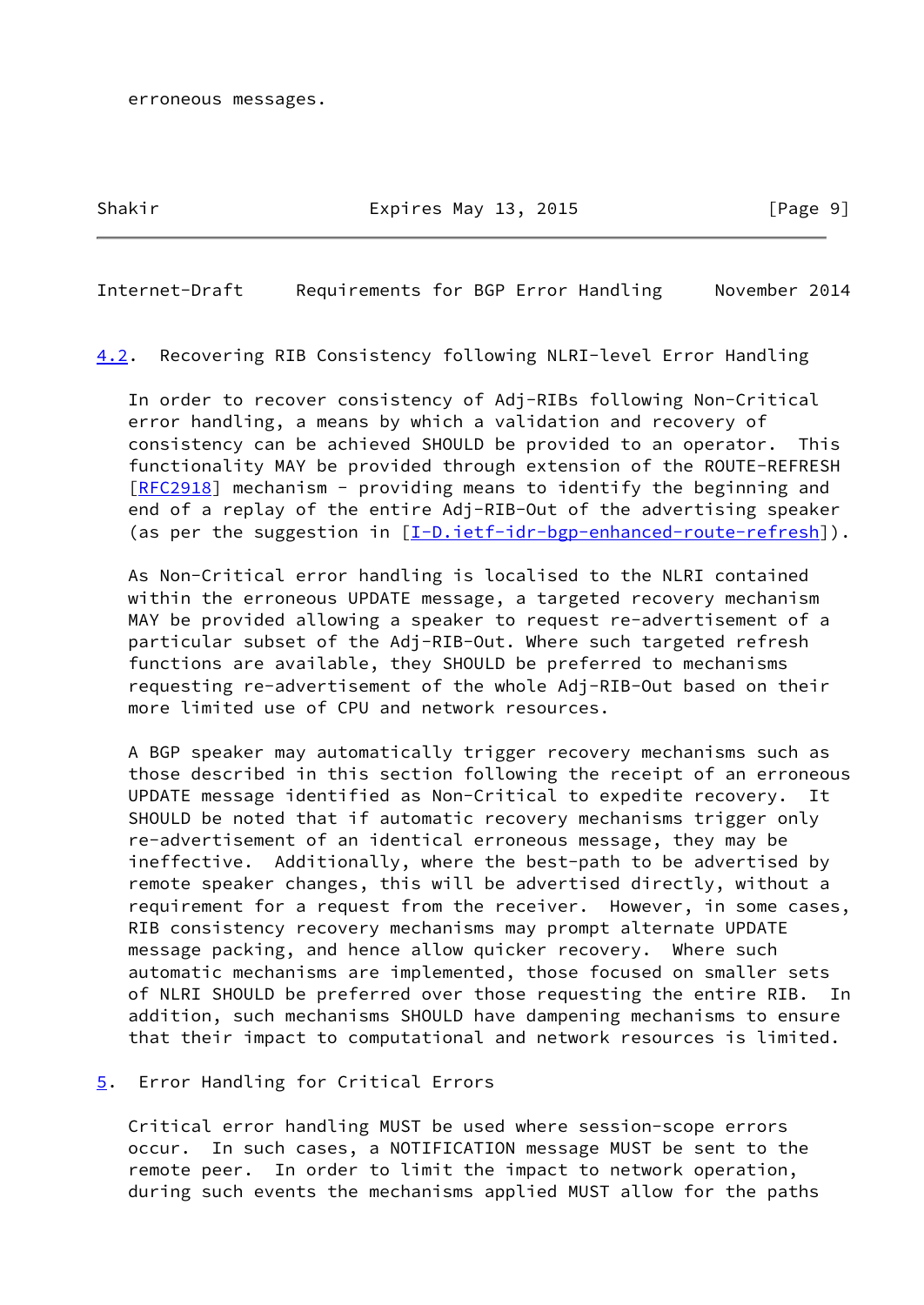NLRI received from the remote speaker to continue to be utilised during the session reset and re-establishment. It is envisaged that this requirement may be met through extension of the BGP Graceful Restart mechanism ([[RFC4724\]](https://datatracker.ietf.org/doc/pdf/rfc4724)) to be triggered by NOTIFICATION messages indicating the occurrence of a Critical error. Such an extension allows a restart of the TCP and BGP sessions between two speakers, in a similar manner to the current session restart behaviour triggered by a NOTIFICATION message. In order to maximise the level of re-initialisation which occurs during such a restart

Shakir **Expires May 13, 2015** [Page 10]

<span id="page-11-0"></span>Internet-Draft Requirements for BGP Error Handling November 2014

 triggered by a Critical error, BGP speakers MAY re-initialise memory structures related to the RIB where possible.

 Where such a restart event occurs, the continued liveliness of the remote device MAY be verified by BGP KEEPALIVE packets or other OAM functions such as Bidirectional Forwarding Detection ([[RFC5880](https://datatracker.ietf.org/doc/pdf/rfc5880)]). If the observed Critical BGP error is indicative of a wider device failure of the remote speaker, it is expected that a BGP sessions will not re-establish correctly. By default, each BGP speaker SHOULD maintain a limited time window in which session restart is expected in order to mitigate this possibility.

 When a Critical error occurs, the network operator MUST be made aware of its occurrence through local logging mechanisms (e.g., SNMP traps or syslog). The BGP speaker receiving an UPDATE message identified as a Critical error MUST log its occurrence and a copy of the UPDATE message. Where a inter-device messaging mechanism is implemented (as discussed in Section  $Section 4.1$ ) a copy of the erroneous UPDATE message SHOULD be transmitted to the remote speaker upon session-re establishment (or via a separate session if implemented). Both BGP speakers MUST indicate to an operator the cause of a session restart was a Critical error in an UPDATE message.

 Since repeated critical errors (and session restarts) may have an impact in overall device scaling if Critical error handling does not resolve the failure condition, a BGP speaker MAY choose to revert to the session tear down behaviour described in the base BGP specification. This reversion SHOULD only be utilised after a number of attempts which MUST be controllable by the network operator. Where a session is shut down, the implementation MAY utilise a back off from session restart attempts (as per the IdleHoldTimer described in the BGP FSM [\[RFC4271](https://datatracker.ietf.org/doc/pdf/rfc4271)]). Where reversion to tearing down the BGP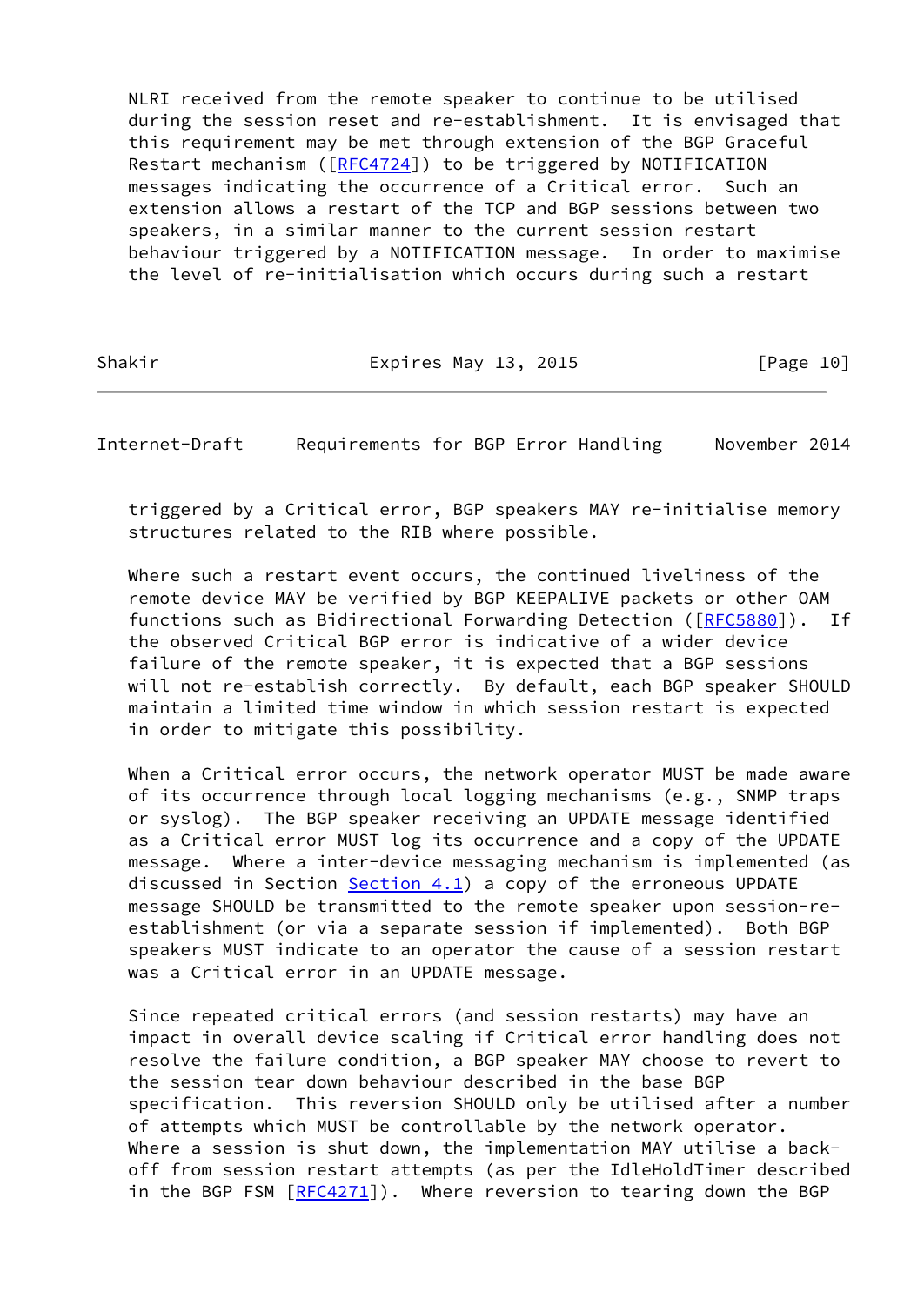session is performed, a speaker SHOULD limit the impact of withdrawing prefixes from downstream speakers where possible. It is envisaged that this can be achieved by utilising a mechanism such as the BGP Graceful Shutdown procedure as described in [\[I-D.ietf-grow-bgp-gshut](#page-14-4)].

<span id="page-12-0"></span>[5.1](#page-12-0). Long-Lived Critical Errors

 Where Critical error handling mechanisms are required to be utilised, significant impact to an operator's network or services may still be experienced. In order to allow an operator to avoid such scenarios:

 o An implementation MAY provide functionality whereby all future Critical errors result in UPDATE messages being discarded. Such functionality MUST be disabled by default, and SHOULD be configurable on a per-address-family basis. An operator MUST

Shakir Expires May 13, 2015 [Page 11]

<span id="page-12-2"></span>Internet-Draft Requirements for BGP Error Handling November 2014

 consider such mechanisms as a tool of last-resort to maintain service for a subset of NLRI, whilst the root cause of a such errors is investigated and resolved. This MAY be achieved by filtering erroneous NLRI at an upstream peer.

- o Provide means by which a the restart timer for Graceful Restart can be configured to be a long period (order of days, or weeks) such that a critical failure can be resolved whilst maintaining operation for a subset of NLRI. This restart period MUST be configured separately to standard graceful-restart timers and MUST be configurable per-address-family. Long-lived restart mechanisms MAY be configurable to be utilised by default. An operator MUST configure the impact to forwarding correctness of such configuration, based on the expected rate of change of NLRI within a particular <AFI,SAFI>.
- <span id="page-12-1"></span>[6](#page-12-1). IANA Considerations

This memo includes no request to IANA.

<span id="page-12-3"></span>[7](#page-12-3). Security Considerations

 The requirements outlined in this document provide mechanisms which limit the forwarding impact of the response to an error in a BGP UPDATE message. This is of benefit to the security of a BGP speaker.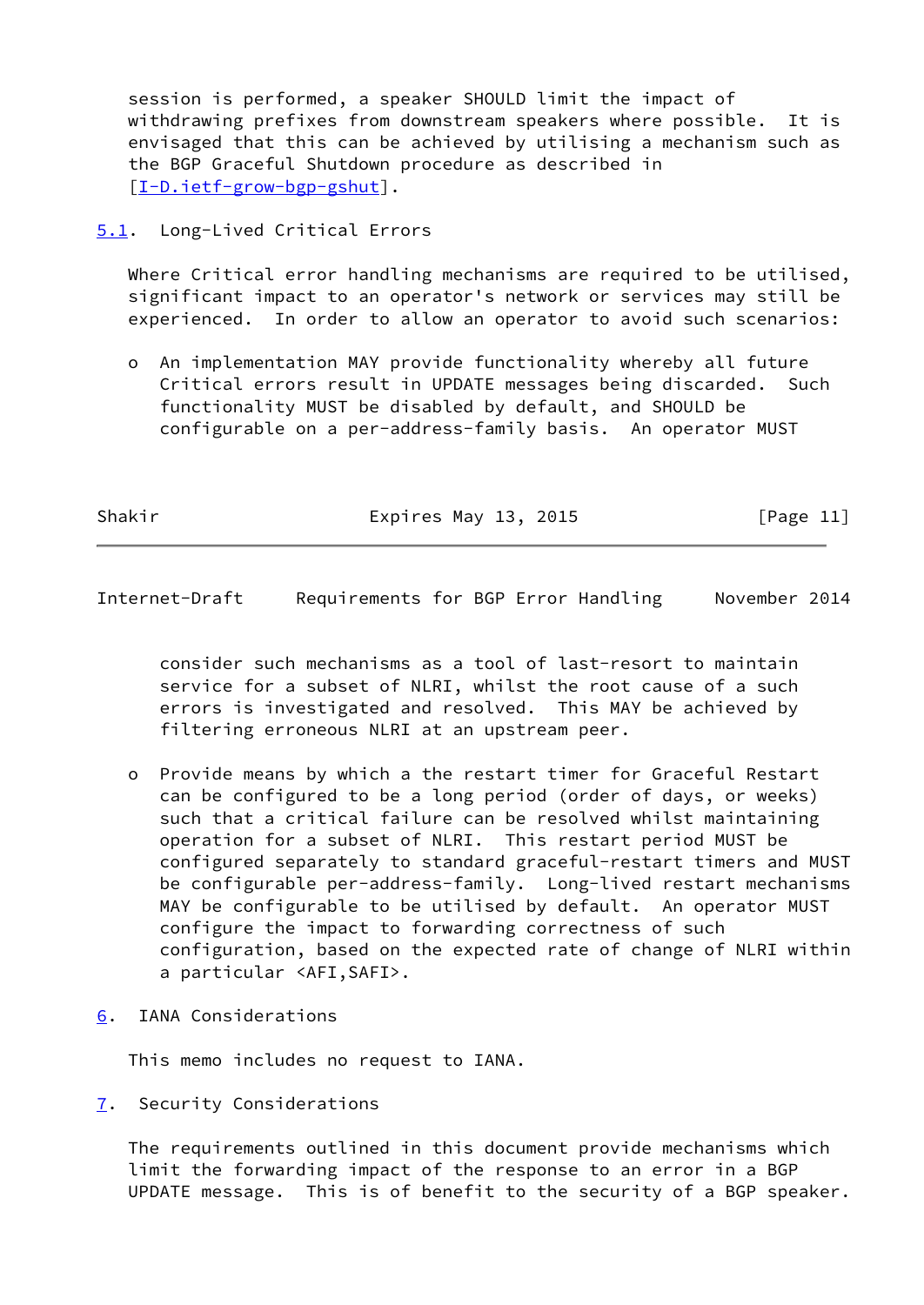Without these mechanisms, where erroneous UPDATE messages relating to a single NLRI entry can be propagated to a BGP speaker, all other NLRI carried via the same session are affected by the resulting session tear-down. This may result in a means by which an AS can be isolated from particular routing domains (such as the Internet) should an UPDATE message be propagated via targeted specific paths. It is envisaged by reducing the impact of the reaction of the receiving speaker to these messages, the isolation can be constrained to specific sets of NLRI, or a specific topology.

 A number of the mechanisms meeting the requirements specified within the document (particularly those relating to operational monitoring) may raise further security concerns. Such concerns will be addressed during the specification of these mechanisms.

<span id="page-13-0"></span>[8](#page-13-0). Acknowledgements

 Many thanks are extended to Bruno Decraene and David Freedman for their numerous detailed reviews, and significant contribution towards the refinement of the requirements in this document.

 In addition, the author would like to thank the following network operators for their insight, and valuable input into defining the

| Shakir | Expires May 13, 2015 | [Page 12] |
|--------|----------------------|-----------|
|        |                      |           |

<span id="page-13-2"></span>Internet-Draft Requirements for BGP Error Handling November 2014

 requirements for a variety of deployments of BGP: Shane Amante, Colin Bookham, Rob Evans, Wes George, Tom Hodgson, Sven Huster, Jonathan Newton, Neil McRae, Thomas Mangin, Tom Scholl and Ilya Varlashkin. Many thanks are extended to Jeff Haas, Wim Hendrickx, Tony Li, Alton Lo, Keyur Patel, John Scudder, Adam Simpson and Robert Raszuk for their expertise relating to implementations of the BGP protocol.

<span id="page-13-1"></span>[9](#page-13-1). References

<span id="page-13-3"></span>[9.1](#page-13-3). Normative References

- [RFC2119] Bradner, S., "Key words for use in RFCs to Indicate Requirement Levels", [BCP 14](https://datatracker.ietf.org/doc/pdf/bcp14), [RFC 2119](https://datatracker.ietf.org/doc/pdf/rfc2119), March 1997.
- [RFC2858] Bates, T., Rekhter, Y., Chandra, R., and D. Katz, "Multiprotocol Extensions for BGP-4", [RFC 2858](https://datatracker.ietf.org/doc/pdf/rfc2858), June 2000.
- [RFC2918] Chen, E., "Route Refresh Capability for BGP-4", [RFC 2918,](https://datatracker.ietf.org/doc/pdf/rfc2918)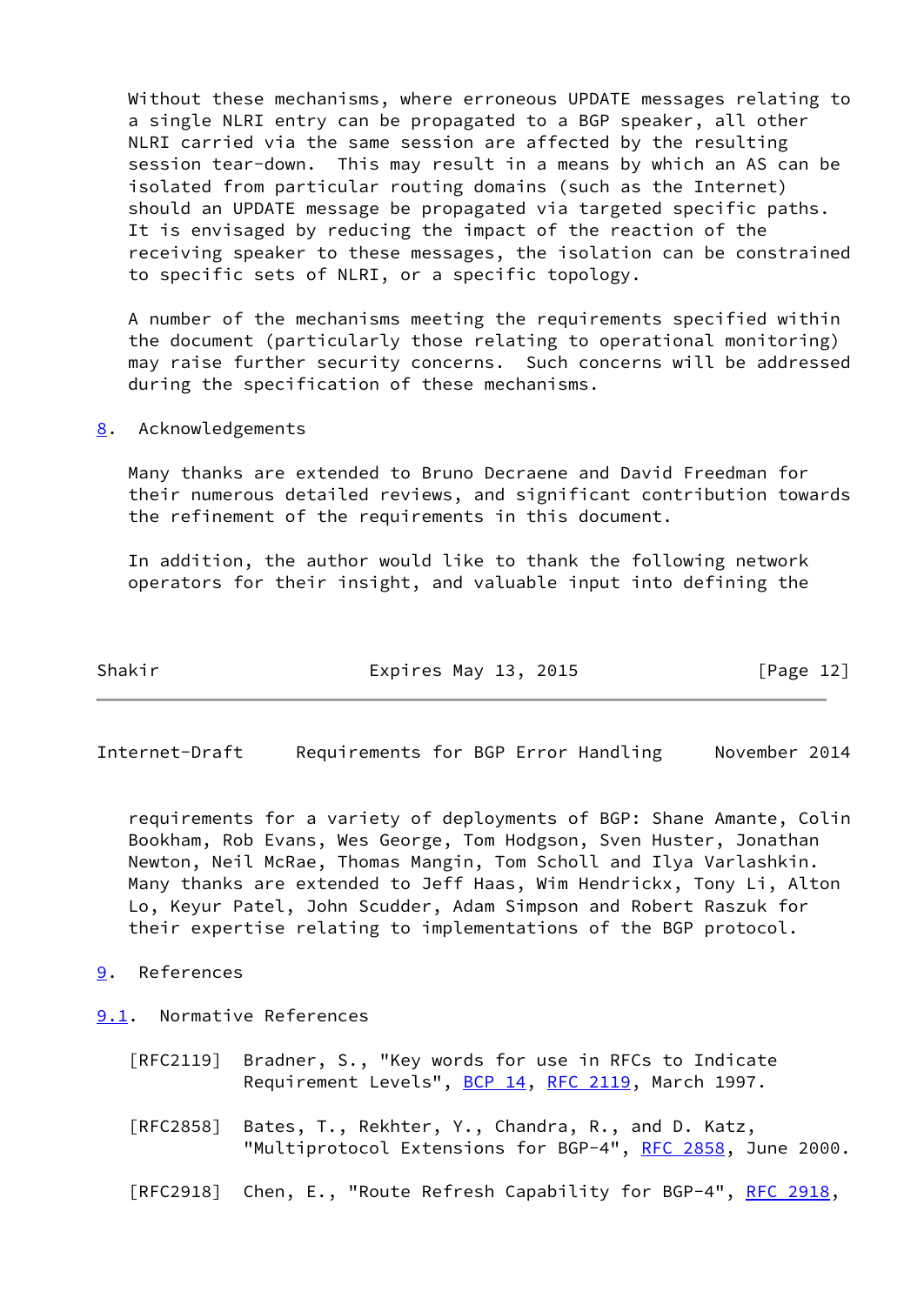September 2000.

- [RFC4271] Rekhter, Y., Li, T., and S. Hares, "A Border Gateway Protocol 4 (BGP-4)", [RFC 4271](https://datatracker.ietf.org/doc/pdf/rfc4271), January 2006.
- [RFC4364] Rosen, E. and Y. Rekhter, "BGP/MPLS IP Virtual Private Networks (VPNs)", [RFC 4364](https://datatracker.ietf.org/doc/pdf/rfc4364), February 2006.
- [RFC4724] Sangli, S., Chen, E., Fernando, R., Scudder, J., and Y. Rekhter, "Graceful Restart Mechanism for BGP", [RFC 4724](https://datatracker.ietf.org/doc/pdf/rfc4724), January 2007.
- [RFC4761] Kompella, K. and Y. Rekhter, "Virtual Private LAN Service (VPLS) Using BGP for Auto-Discovery and Signaling", [RFC](https://datatracker.ietf.org/doc/pdf/rfc4761) [4761,](https://datatracker.ietf.org/doc/pdf/rfc4761) January 2007.
- [RFC5880] Katz, D. and D. Ward, "Bidirectional Forwarding Detection (BFD)", [RFC 5880,](https://datatracker.ietf.org/doc/pdf/rfc5880) June 2010.

<span id="page-14-0"></span>[9.2](#page-14-0). Informational References

[I-D.chen-ebgp-error-handling]

 Chen, E., Mohapatra, P., and K. Patel, "Revised Error Handling for BGP Updates from External Neighbors", [draft](https://datatracker.ietf.org/doc/pdf/draft-chen-ebgp-error-handling-01) [chen-ebgp-error-handling-01](https://datatracker.ietf.org/doc/pdf/draft-chen-ebgp-error-handling-01) (work in progress), September 2011.

Shakir **Expires May 13, 2015** [Page 13]

<span id="page-14-1"></span>Internet-Draft Requirements for BGP Error Handling November 2014

<span id="page-14-4"></span>[I-D.ietf-grow-bgp-gshut]

 Francois, P., Decraene, B., Pelsser, C., Patel, K., and C. Filsfils, "Graceful BGP session shutdown", [draft-ietf](https://datatracker.ietf.org/doc/pdf/draft-ietf-grow-bgp-gshut-06) [grow-bgp-gshut-06](https://datatracker.ietf.org/doc/pdf/draft-ietf-grow-bgp-gshut-06) (work in progress), August 2014.

<span id="page-14-2"></span>[I-D.ietf-grow-bmp]

 Scudder, J., Fernando, R., and S. Stuart, "BGP Monitoring Protocol", [draft-ietf-grow-bmp-07](https://datatracker.ietf.org/doc/pdf/draft-ietf-grow-bmp-07) (work in progress), October 2012.

<span id="page-14-3"></span>[I-D.ietf-idr-bgp-enhanced-route-refresh]